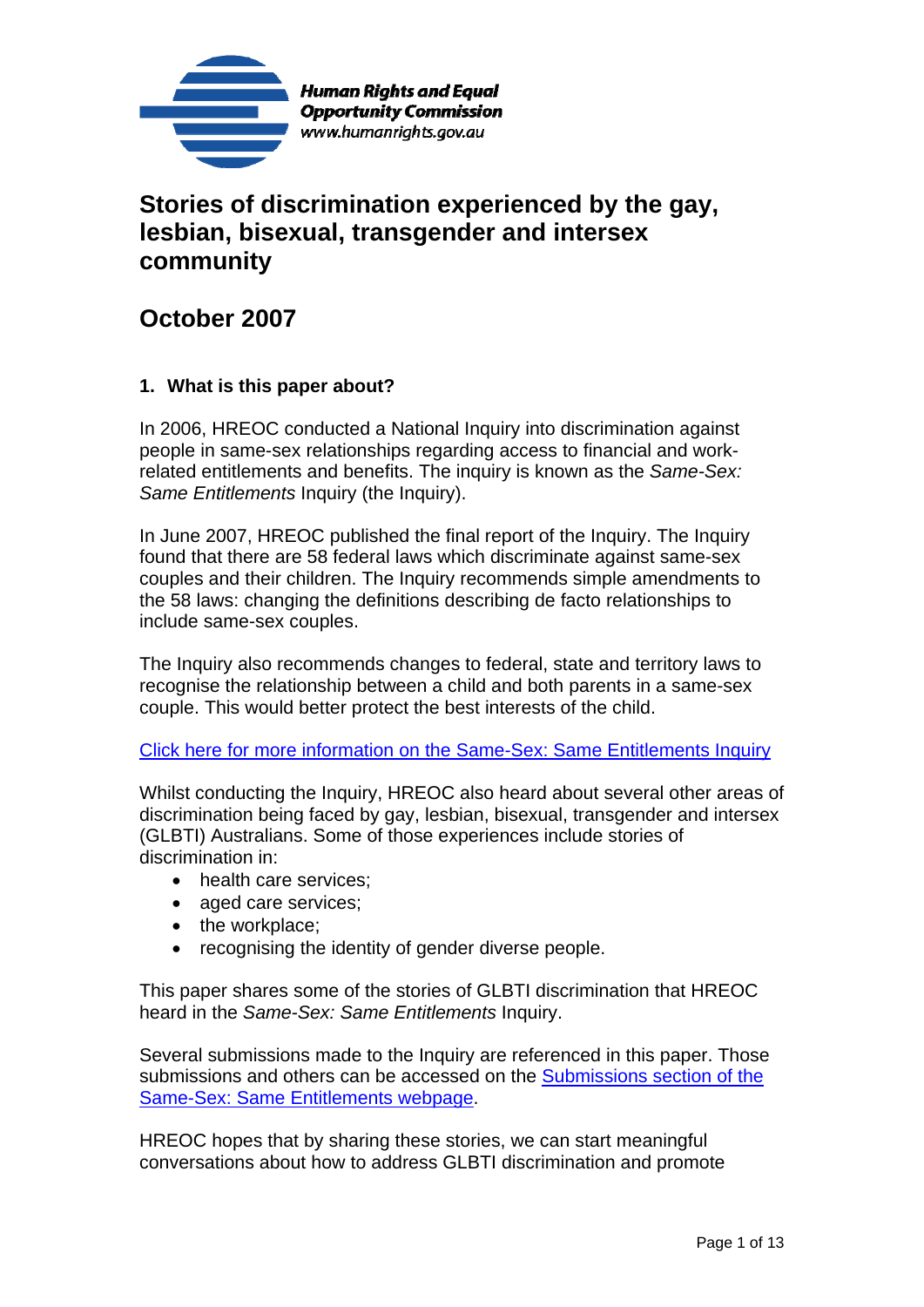equality. HREOC will be talking with organisations and individuals in the GLBTI community about these issues over the next few months.

# **2. What does GLBTI stand for?**

'GLBTI' is an acronym that stands for Gay, Lesbian, Bisexual, Transgender and Intersex. HREOC understands that GLBTI people form a diverse group with each individual having separate issues of which sexuality or gender discrimination may be only one aspect. However, HREOC is interested in looking at common areas of discrimination that GLBTI people face.

### **3. What rights do people who are GLBTI have?**

There is no one separate human rights treaty focussing on sexuality and gender rights; instead GLBTI people enjoy all human rights without discrimination. In particular, people who are GLBTI enjoy the fundamental rights of non-discrimination and equality before the law.

The principle of non-discrimination is set out in Article 2 of the International Covenant on Civil and Political Rights (ICCPR) which provides:

Each State Party to the present Covenant undertakes to respect and ensure to all individuals within its territory and subject to its jurisdiction the rights recognised in the present Covenant, without distinction of any kind such as race, colour, sex, language, religion, political or other opinion, national or social origin, property, birth or other status.

The principle of equality before the law is set out in Article 26 of the ICCPR which provides:

All persons are equal before the law and are entitled without any discrimination to the equal protection of the law. In this respect, the law shall prohibit any discrimination and guarantee to all persons equal and effective protection against discrimination on any ground such as race, colour, sex language, religion, political or other opinion, national or social origin, property, birth or other status.

The United Nations Human Rights Committee has been very clear that this principle includes GLBTI people. Similar non-discrimination provisions are in the International Covenant on Economic, Social and Cultural Rights, the Convention on the Rights of the Child, the International Convention on the Elimination of All Forms of Racial Discrimination and the Convention on the Elimination of All Forms of Discrimination against Women.

In March 2007, a group of human rights experts developed and adopted what is known as the Yogyakarta Principles. The Yogyakarta Principles confirm that all international human rights laws apply to GLBTI people.

Click here for more information on the Yogyakarta Principles.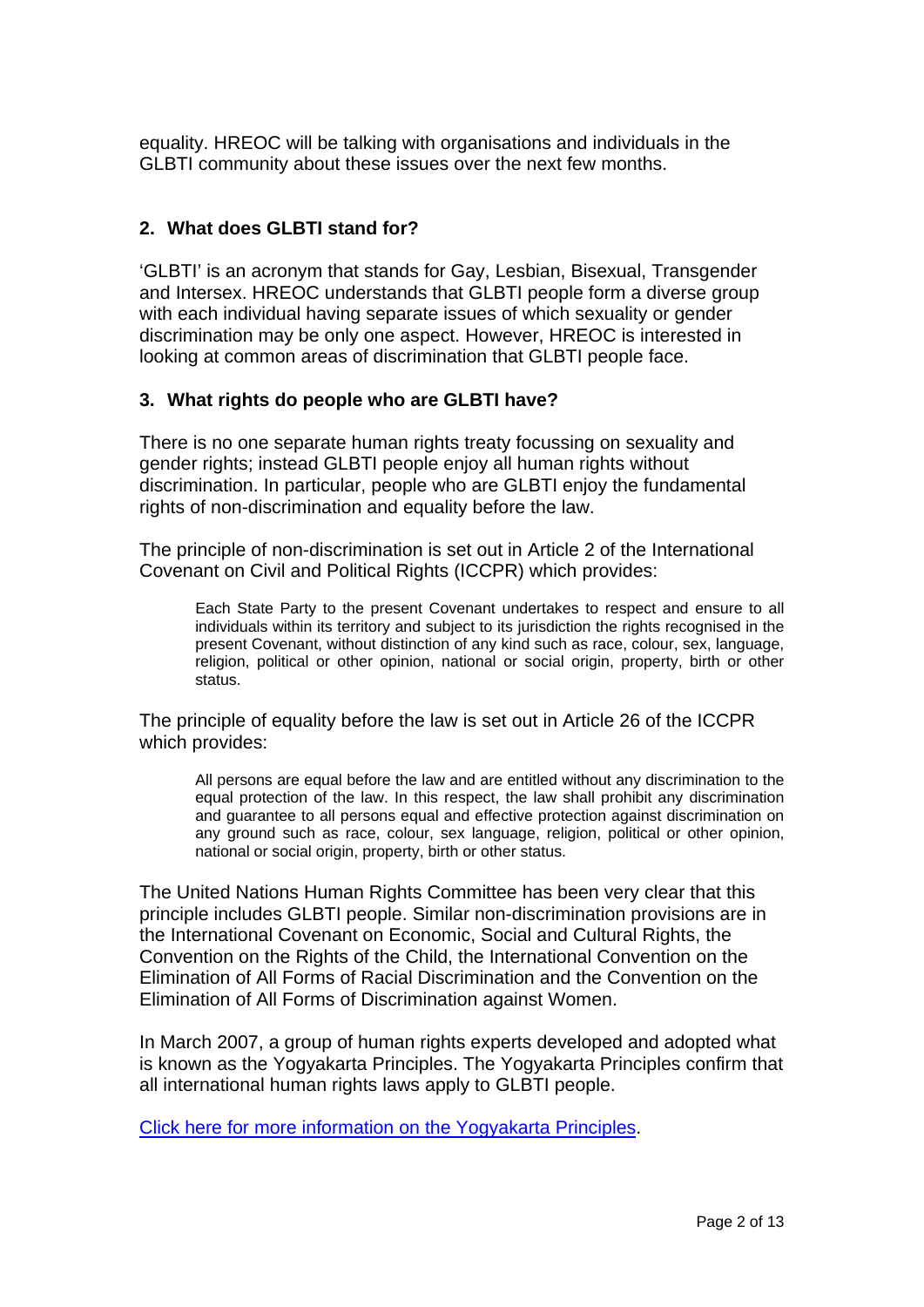## **4. What stories have we heard about discrimination in accessing health care services?**

#### *4.1. Negative attitudes by hospital staff towards GLBTI people*

During its Inquiry, HREOC heard that some GLBTI people suffer from negative attitudes by staff in health care services. This treatment has ranged from overt homophobia to a simple failure to understand the existence of same-sex relationships. In either case, some people in the GLBTI community feel like there is discrimination in accessing health services.

In the Inquiry, a man compared the experiences of his two daughters when accessing medical care. One is in a same-sex relationship and the other is an opposite-sex relationship:

Recently while visiting my daughter [Sacha], Anna came home from work in pain and distressed with a bad ear infection, before departing to go to the emergency room, I couldn't but notice sadly that Sacha gathered all these papers that states their relationship. Yet when we got there, that was one of the first questions asked - their relationship status - to be able to tick the right category, to which my daughter replied they are a couple and it was up to them to which category they thought was applicable. My other daughter only has to be there with her [male] partner, no further questions are needed, and the Medicare card says it all.<sup>1</sup>

#### *4.2. Visiting rights in hospital for same-sex partners*

GLBTI people sometimes experience difficulty in visiting their same-sex partner in times of medical emergencies or illness. This may be because hospital policy generally restricts access to 'close family' and this is often determined on the basis of marital or blood ties.

In the Inquiry, HREOC heard from a woman who told a story about a lesbian friend woman being denied the right to farewell her dying partner:

One of our lesbian friends lay ill and dying in her hospital bed. When it came time for her to die the hospital staff prevented her partner from entering her hospital room and sitting with her at the end of her life because she was not the 'spouse'. Our friend died, alone. Her partner sat outside in the corridor prevented from being with her. She continues to suffer great distress that her life-time partner died without her comfort and without knowing she was there with her. $2$ 

Gay and Lesbian Health Victoria has recently launched a series of posters to be displayed in waiting rooms that promote GLBTI friendly health services in Victoria. The posters also explain visitation rights protected by Victorian legislation. For more information see Gay and Lesbian Health Victoria.

#### *4.3. Difficulties in giving medical consent and making decisions for a samesex partner*

 $\overline{a}$ 1 Bryce Petersen, Launceston Forum, 25 September 2005.

<sup>&</sup>lt;sup>2</sup> Name Withheld, Submission 150.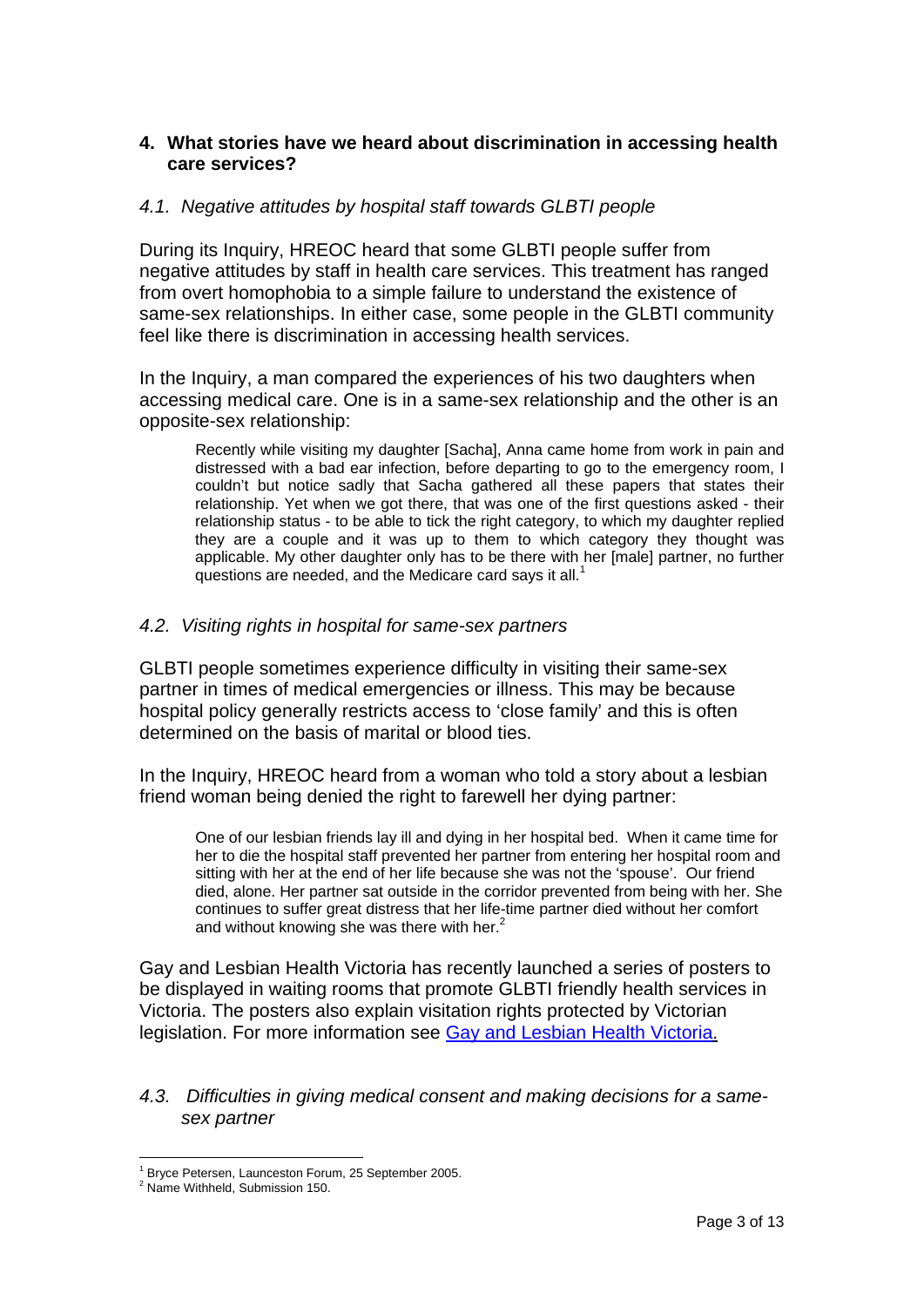Some people in the GLBTI community have talked about experiences where they have not always been able to make decisions for their incapacitated same-sex partner, or are excluded from making decisions on behalf of a deceased partner.

In an Inquiry forum, HREOC heard from a lesbian woman who was hospitalised last year:

My partner rode in the ambulance with me and stayed with me while I received treatment. However, when consent for further treatment was needed the hospital had to find my sister. Everything goes fine until the laws kick in and then the same sex partner is excluded. 3

#### *4.4. Health services and people with diverse gender identity*

HREOC has heard that accessing health services may be especially difficult for people with diverse gender identity. These difficulties may stem from how staff are trained and the way that health care schemes are administrated.

The Australian Medical Association noted in its submission to the Inquiry that:

anecdotal research indicates that experiences or expectations of discriminatory treatment [for intersex people] may lead to decreased accessing of healthcare facilities. This has flow on effects for untreated mental and physical health problems.<sup>4</sup>

The Inquiry also heard that Medicare and the Pharmaceutical Benefits Scheme (PBS) does not always meet the needs of gender diverse people.

The WA Gender Project told the Inquiry about problems with Medicare:

The Health Insurance Commission will not recognise the affirmed sex of a transgender individual unless surgery has been performed. In many circumstances this denies transgender people appropriate medical treatment. For example, a preoperative transsexual woman may be denied Medicare rebates for mammograms. This is alarming, given that transsexual women, like all women, are at risk of breast cancer.<sup>5</sup>

#### The ALSO Foundation told the Inquiry of problems with the PBS:

The Federal Government should urgently review the health care rebate system and the Pharmaceutical Benefits Scheme to ensure that it better reflects the needs of transgender people. Currently transgender people that take medications and hormone therapies are often subject to extremely high cost prescriptions that are often not subsidised by the Pharmaceutical Benefits Scheme. These medications and hormones are vital to the health and wellbeing of many transgender people and should be available at affordable prices and accessible across Australia, particularly in regional areas. $6$ 

#### *4.5. Same-Sex: Same Entitlements health care recommendations*

 $\overline{a}$ <sup>3</sup> Murray Bridge Consultation, 29 August 2006.

<sup>4</sup> Australian Medical Association, Submission 314.

<sup>5</sup> WA Gender Project, Submission 165.

<sup>6</sup> ALSO Foundation, Submission 307b.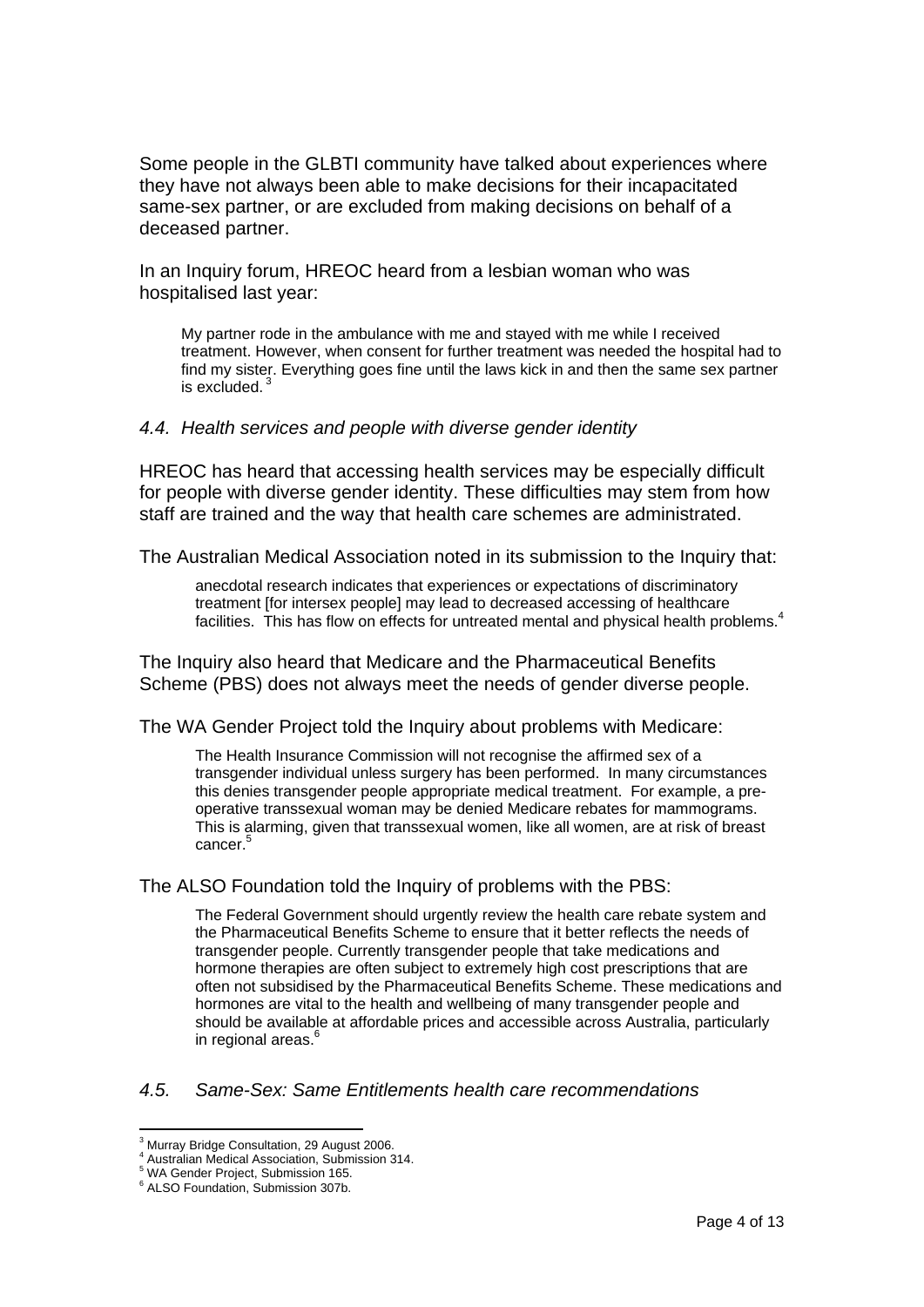As discussed earlier, the types of discrimination described in this paper was outside the Inquiry's terms of reference. However, the Inquiry did make specific recommendations regarding discrimination against same-sex people in relation to the financial entitlements and benefits of health care schemes.

Same-sex couples are financially worse off than opposite-sex couples when it comes to claiming benefits under the Medicare and PBS Safety Nets. This is because a 'member of a person's family' does not include a member of a same-sex family. The definition refers to a person's 'spouse' but that does not include a same-sex partner. There are also complications with the definition of 'dependent child' as it does not automatically include lesbian co-mothers or gay co-fathers.

The inquiry recommends that the definitions and clauses in the *Health Insurance Act 1973* (Cth) and *National Health Act 1953* (Cth) that define de facto partner, de facto relationship, dependent child, member of a person's family and spouse be amended to recognise same-sex relationships and same-sex parents.

For more information see section 11.8 of the Same-Sex: Same Entitlements Report.

# *4.6. More information on GLBTI discrimination in health care*

- The Yogyakarta Principles
- Private Lives: A Report on the Health and Wellbeing of GLBTI **Australians**
- What's the Difference: Health Issues of Major Concern to Gay, Lesbian, Bisexual, Transgender and Intersex (GLBTI) Victorians
- Gay and Lesbian Health Victoria: campaigns on consent and visitation
- Australian Medical Association position statement: Sexual Diversity and Gender Identity
- Sex and Gender Identity Document for Australian Government **Employees**

### **5. What stories have we heard about in aged care?**

### *5.1. Aged care policies and sexual or gender diversity*

The Inquiry has heard that sexual and gender diversity is not adequately reflected in aged care policies. In some cases, this may be because people do not acknowledge the existence of older GLBTI Australians.

For example, the Australian Medical Association submitted to the Inquiry that: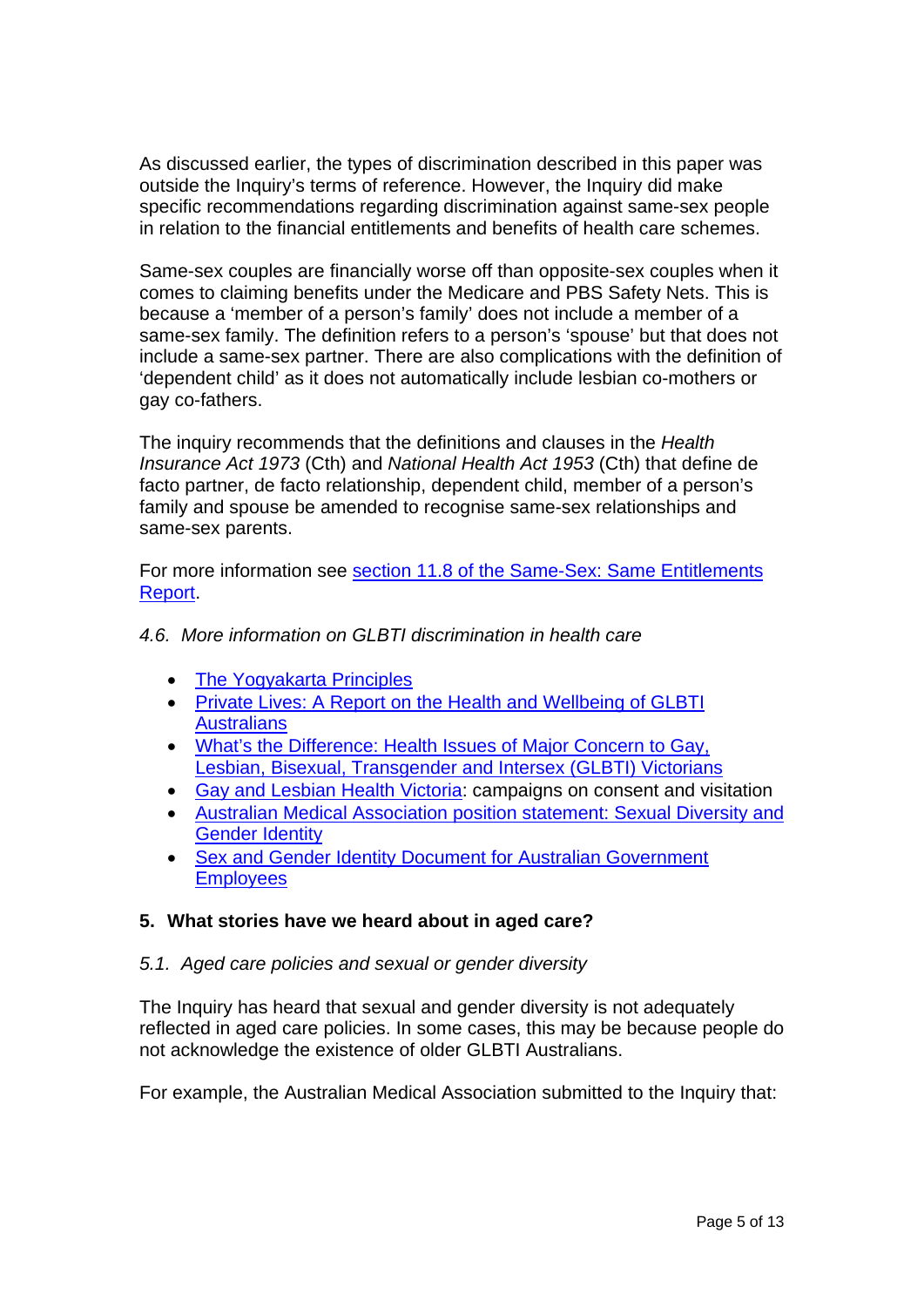[t]here is a need to recognise sexual and gender diversity within the aged care sector as this lack of recognition means that the health needs of many older people are not being adequately addressed with culturally appropriate care.<sup>7</sup>

The Gay and Lesbian Rights Lobby (NSW) also argued that 'it is important that aged care policy and education reflects the diversity in aged care needs'.<sup>8</sup>

Dr Jo Harrison, an academic in the field on ageing, stated in her submission that the *User Rights Principles 1997* under the *Aged Care Act 1997* (Cth) make no mention of same-sex couples.<sup>9</sup> She argues that the Charter of Resident Rights contained within the *User Rights Principles 1997* should make explicit reference to GLBTI concerns.

Lesbian and Gay Solidarity (Melbourne) told the Inquiry that outlawing discrimination on the grounds of sexuality could be a useful addition to the *Code of Ethics for the aged care industry, which was developed in 2001.*<sup>10</sup>

#### *5.2. Aged care services and the needs of gender diverse people*

HREOC has been told that gender diverse people face discrimination in accessing appropriate aged care.

Dr Jo Harrison told the Inquiry that:

Transgender and intersex people are also particularly vulnerable to discrimination in aged care settings, to the point where they may avoid seeking assistance altogether. There is anecdotal evidence of denial of services, forcibly preventing cross-dressing and deliberate physical violence when people are revealed to be transgender.

Transgender people may also have medical issues related to their original gender that emerge with ageing, such as osteoporosis or prostate cancer. These may not be addressed because they may be too intimidated to seek medical advice of any kind.<sup>11</sup>

#### *5.3. Aged care facilities and same-sex couples*

The GLBTI community has expressed concern that aged care facilities do not accept and recognise the legitimacy of same-sex couples. GLBTI people have also experience difficulties in accessing shared space in aged care facilities.

As one person told the Inquiry:

I have recently started thinking about what will happen if or when one of us requires some sort of assisted accommodation or nursing home care and the prospect of that alienation in our elderly years because we will no longer be recognised as a couple is distressing to say the least.<sup>12</sup>

The ALSO Foundation told the Inquiry that:

 $\overline{a}$ 

<sup>&</sup>lt;sup>7</sup> Australian Medical Association, Submission 314.

<sup>&</sup>lt;sup>8</sup> Gay and Lesbian Rights Lobby (NSW), Submission 333.

<sup>9</sup> Dr Jo Harrison, Adelaide Hearing, 28 August 2006.

<sup>10</sup> Lesbian and Gay Solidarity (Melbourne), Submission 89a.<br><sup>11</sup> Lesbian and Gay Solidarity (Melbourne), Submission 89a.<br><sup>11</sup> J Harrison, 'Discrimination and older gays: surviving aged care'*, Equal Time, Anti-Discriminatio* 

<sup>61, 2004,</sup> pp1, 3. 12 Name Withheld, Submission 138.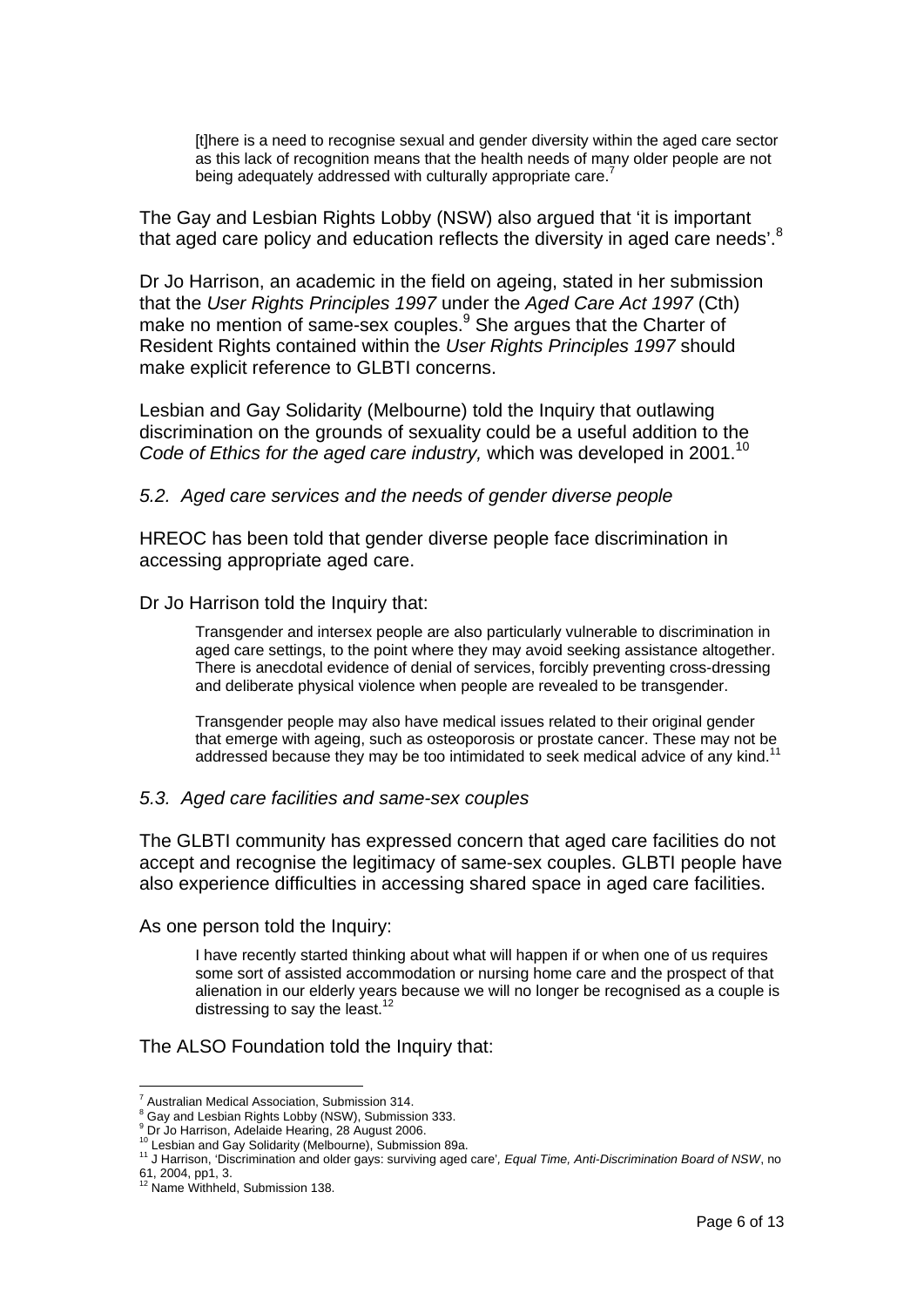There is an assumption in many aged care facilities that older people have heterosexual partners or no partner at all and there is usually no precedence for same-sex couples to cohabit at such facilities. While it would be extremely traumatic for elderly GLBTI people to live without their long-term partners, their vulnerability at this time due to a lack of viable alternatives will often mean they will not complain about discriminatory practices.<sup>13</sup>

A number of Inquiry submissions noted that the Council on the Ageing and the National Seniors Association have already recommended changes to the Code of Practice for Residential Aged Care to include same-sex couples:

Facilities [should] be provided for couples - including same sex couples - requiring different levels of nursing care to enable them to remain together and care for each other in the same establishment should they so choose. Provision of this supportive care to elderly same-sex couples allows them the same dignity and respect as heterosexual couples in comparable situations.<sup>14</sup>

#### 5.4. *Other stories about the difficulties faced by GLBTI people in aged care*

The Inquiry heard about the following difficulties in accessing aged care:

- overt discrimination experienced by GLBTI people accessing aged  $care<sup>15</sup>$ :
- no acknowledgement of a visiting partner<sup>16</sup>;
- no staff training to ensure recognition and respect for GLBTI residents and their relationships<sup>17</sup>;
- the failure of official forms (for registration etc) to recognise GLBTI relationships $18$ ; and
- potential discrimination when care is provided at home.<sup>19</sup>

### *5.5. Same-Sex: Same Entitlements aged care recommendations*

As discussed earlier, the types of discrimination described in this paper was outside the Inquiry's terms of reference. However, the Inquiry did make specific recommendations regarding discrimination against same-sex people in relation to the financial entitlements and benefits is accessing residential aged care.

Same-sex couples are treated differently to opposite-sex couples when determining the fees for residential aged care, which mostly results in samesex couples paying higher fees. This is because the definitions in aged care legislation fail to include same-sex couples and families.

 $\overline{a}$ <sup>13</sup> ALSO Foundation, Submission 307b. See also, Blue Mountains Forum, 16 November 2006; Dr Jo Harrison, Adelaide Hearing, 28 August 2006; Murray Bridge Forum, 29 August 2006.

<sup>14</sup> Australian Coalition for Equality, Submission 228. See also Tasmanian Gay and Lesbian Rights Group, Submission 233.<br><sup>15</sup> Dr Jo Harrison, Adelaide Hearing, 28 August 2006.<br>1<sup>5</sup> Dr Jo Harrison, Cichte Lobby (NSW). Submission

<sup>&</sup>lt;sup>16</sup> Dr Jo Harrison, Adelaide Hearing, 20 August 2000.<br><sup>16</sup> Gay and Lesbian Rights Lobby (NSW), Submission 333; Dr Jo Harrison, Adelaide Hearing, 28 August 2006.<br><sup>17</sup> Gay and Lesbian Rights Lobby (NSW), Submission 333; Les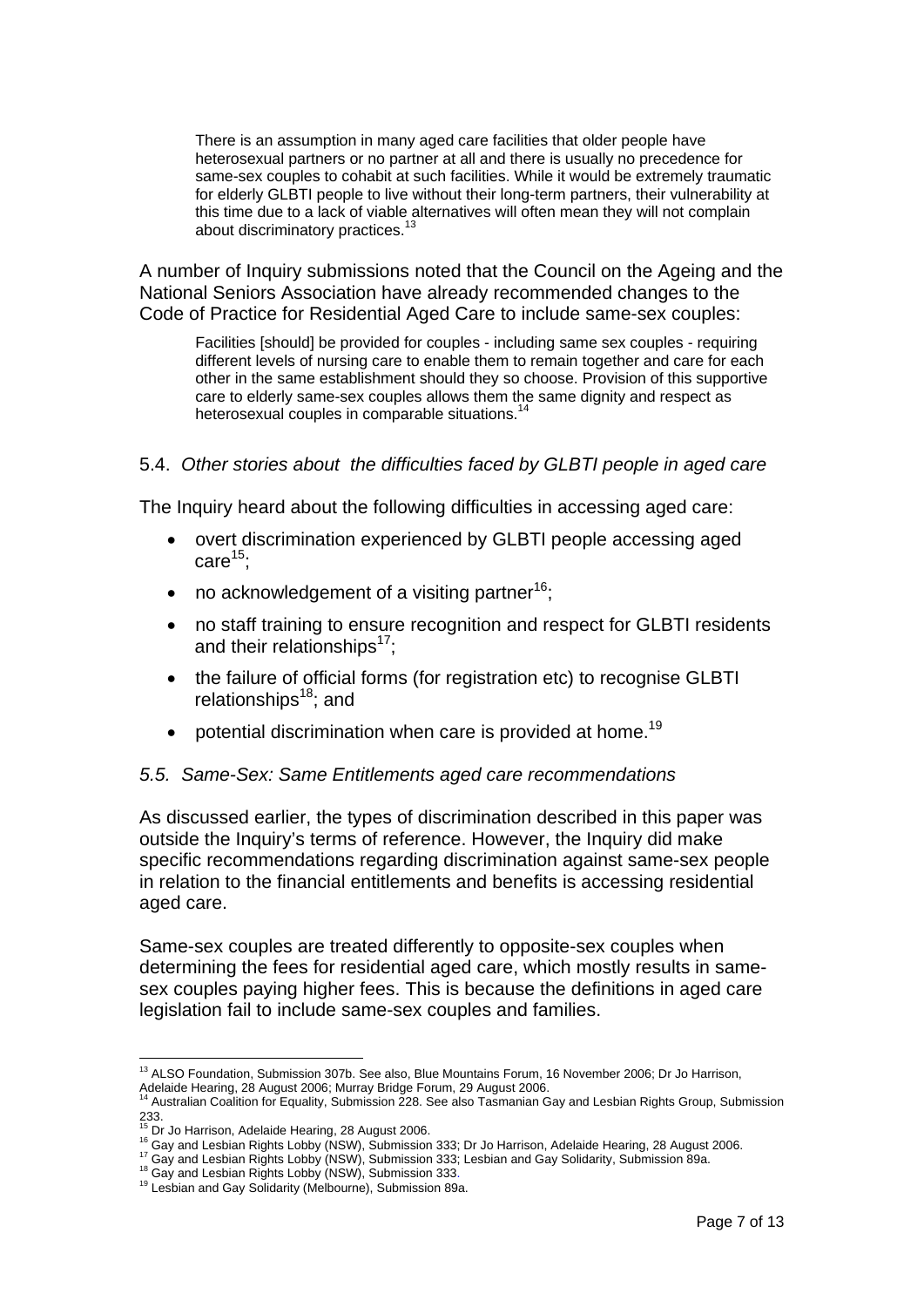The Inquiry recommends that the definitions and clauses in the *Aged Care Act 1997* (Cth) that define close relation, de facto relationship, dependent child, member of a couple, partner and young person be amended to recognise same-sex relationships and same-sex parents.

For more information please see section 14.5 of the Same-Sex: Same Entitlements Report.

### *5.6. More information on GLBTI discrimination in aged care*

- Discrimination and Older Gays: Surviving Aged Care
- The Yogyakarta Principles

### **6. What stories have we heard about discrimination in the workplace?**

### *6.1. Harassment of GLBTI in the workplace*

During the Inquiry people in same-sex couples described experiences of discrimination in the workplace, including harassment, diminished career opportunities and general homophobic treatment.

The Coalition of Activist Lesbians described the following example of harassment in a NSW government department to the Inquiry:

A lesbian working in a NSW government department described to me having obscene emails sent to her, including sexualised cartoons of lesbians, pornography and at one point a sex toy was left on her desk. When she spoke with her supervisor she received more harassment and left her place of employment.<sup>20</sup>

### *6.2. Diminished career opportunities*

The Inquiry heard about an employee who was held back from promotion because he was gay:

Another instance that really shook me and showed me how little things had changed in many ways was occurred to a senior colleague of mine during my employment with [one major bank]. My colleague, [name withheld], as an indication of the regard he was held in for his professional abilities… was the relationship manager to the bank's largest single customer group. He was taken aside and advised that rumours had circulated in regards to his sexuality. He was further advised that if any basis was found for the rumours, it would affect his possibility for promotion. In light of this, he decided to leave and was hired by an international bank. Many people would ask why he did not take legal action or lodge a complaint, but I would imagine that the financial services industry is much like any other close knit community - any hint of non conformity is quickly spread by people seeking to advance themselves at the expense of others trying to achieve their goals through legitimate hard work.<sup>2</sup>

### *6.3. Fear of 'coming out' in the workplace*

 $\overline{a}$ <sup>20</sup> Coalition of Activist Lesbians, Submission 171.<br><sup>21</sup> Graeme Moffatt, Submission 122.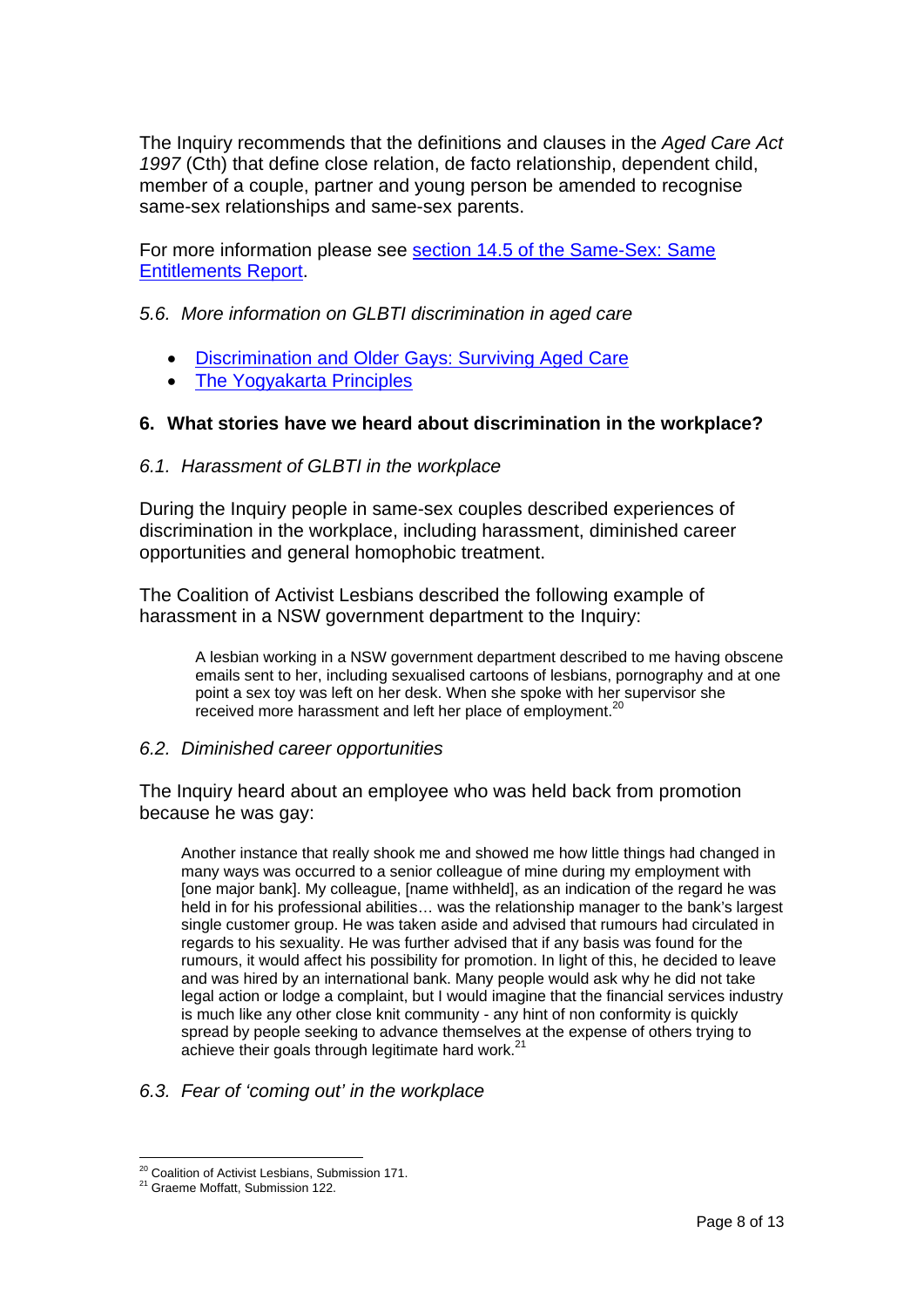During the Inquiry, HREOC heard that some GLBTI people felt they needed to hide their relationships and their identity because of homophobia. Some stories were about direct homophobia such as an overt direction to not reveal sexual identity. Other stories were examples of perceived homophobia based on workplace policies and procedures only accounting for heterosexual relationships.

A lesbian woman who was employed as a teacher in a private school told the Inquiry of the long term damage that discrimination has had on her career:

Some of the other teachers were aware that I am a lesbian. One of my superiors advised me that if any of the pupils found out I am a lesbian, I would be sacked. I knew that the school had the power to do so, and it made me feel very uncomfortable and insecure. I had to be very careful about everything I said, making sure I never used the word 'we' when describing any activity or event in my life. I was forced to be constantly on my guard, in case I inadvertently implied that I had a partner or that I was in a same-sex relationship. This experience of discrimination continues to affect me today. Although I relate very well with young people, I have not worked with children since that time. This has restricted my employment options and stopped me from pursuing work in areas that I love. This discrimination also affects the community, because young people miss out on the positive qualities and input that I have to offer. Young people also get inaccurate and destructive messages when it is implied that all people are heterosexual, or when those who are not are silenced, as I  $was.<sup>22</sup>$ 

One person described her concern to the Inquiry about 'coming out' in the workplace because of the possibility of discrimination:

Some workplaces ask for your 'next of kin contact' and then ask 'relationship to you'. I am forced to either 1. come out or 2. put my partner as next of kin and lie about our relationship or 3. not put my partner as next of kin. I placed my partner's Aunty as a next of kin contact so she can contact my partner in an emergency. This means I do not have to come out and risk my employment. However, I would prefer if they simply did not ask about your relationship to your next of kin.<sup>23</sup>

#### Another explained:

Ultimately, the pressure of hiding my relationship became unbearable, and I resigned from the school. This had a huge financial impact on me. I lost wages and benefits, and for a while I was in a very precarious financial position until I found a position where I could be open about who I am. $24$ 

#### *6.4. Inadequate protection against workplace discrimination in federal law*

Several submissions to the Inquiry expressed concern about the quality of legal protection against discrimination of GLBTI people. Although most states and territories provide some protection from discrimination on the grounds of sexuality, at the federal level there is limited recourse.

Some submissions to the Inquiry made comments about the absence of a wider federal anti-discrimination laws protecting against discrimination on the basis of sexual orientation.<sup>25</sup> Such legislation would protect GLBTI employees

<sup>&</sup>lt;sup>22</sup> Name Withheld, Submission 267.

<sup>23</sup> Name Withheld, Submission 49.<br><sup>24</sup> Name Withheld, Submission 267.<br><sup>25</sup> Public Interest Advocacy Centre, Submission 328; ACON, Submission 281.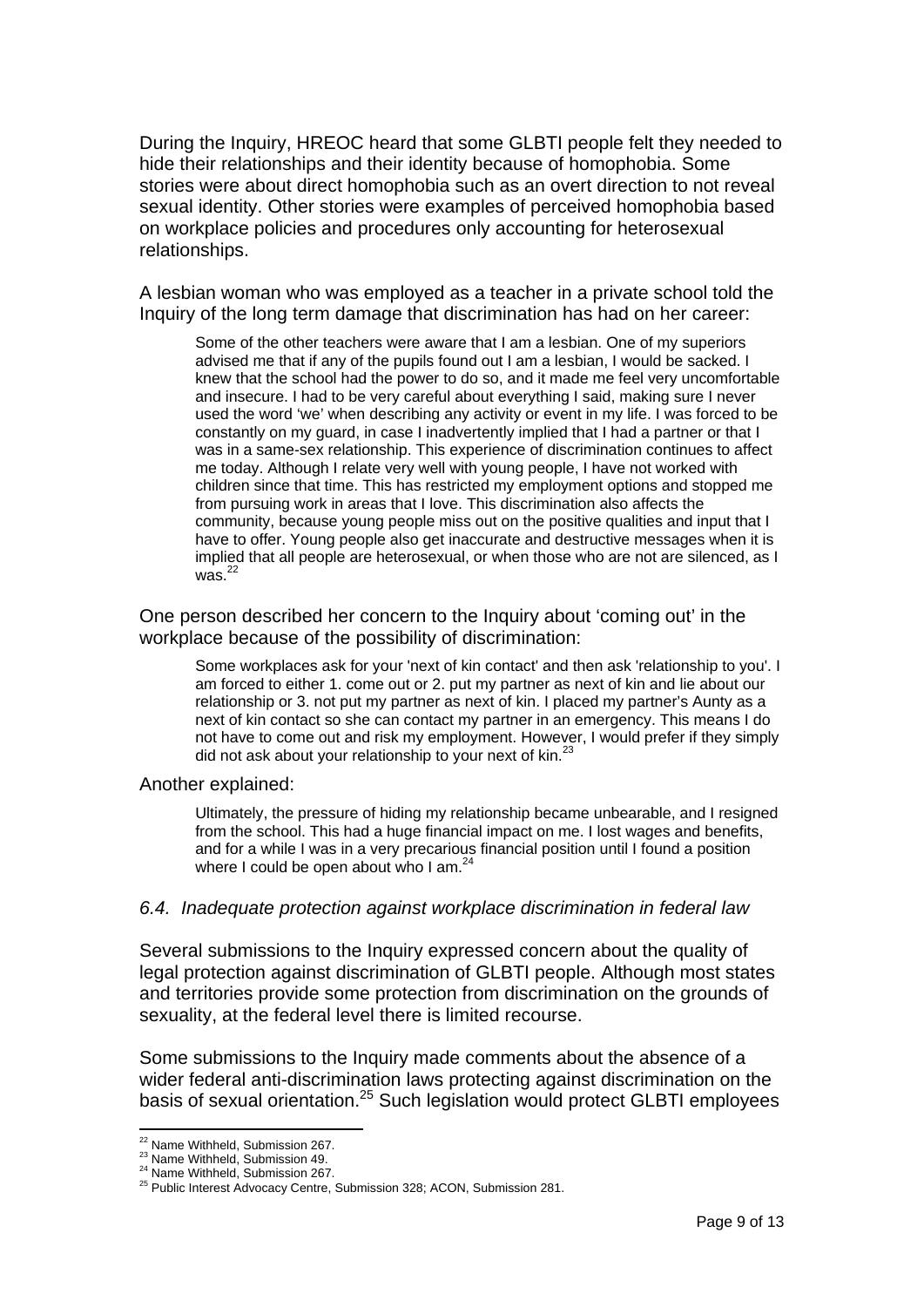against the discrimination described above. It would also require amendment of employment-related laws to remove discrimination and may assist GLBTI employees to assert their rights in the workplace.

## 6.5. *Making complaints about discrimination based on sexuality*

If you have experienced workplace discrimination based on 'sexual preference', you can make a complaint to HREOC.

Click here to access HREOC's complaint information

For complaints that arise out of state and territory anti-discrimination laws, please contact the Anti-discrimination and Equal Opportunity agencies in your state or territory.

Click here to access links to state and territory Anti-discrimination and Equal Opportunity agencies

# *6.6. Same-Sex: Same Entitlements workplace recommendations*

As discussed earlier, the types of discrimination described in this paper was outside the Inquiry's terms of reference. However, the Inquiry did make specific recommendations regarding discrimination against same-sex people in relation to the workplace financial entitlements and benefits.

Same-sex couples and parents are not guaranteed the same carer's and compassionate leave as opposite-sex couples because of narrow definitions of 'spouse' and 'child' in the WorkChoices legislation. Lesbian co-mothers and gay co-fathers are not guaranteed parental leave under WorkChoices because of the definition of 'paternity leave'.

Federal members of Parliament, statutory office holders and judges in samesex couples only sometimes get the same travel entitlements as their opposite-sex counterparts. This is because the definition of spouse does not include same-sex partners. There are some entitlements that ADF personnel in same-sex couples do not enjoy because the definition of spouse excludes a same-sex partner.

The Inquiry recommends that the definitions and clauses in the *Defence Act 1903* (Cth), *Defence Force (Home Loans Assistance) Act 1990* (Cth), *Judicial and Statutory Officers (Remuneration and Allowances) Act 1984* (Cth), *Members of Parliament (Life Gold Pass) Act 2002* (Cth), *Parliamentary Entitlements Act 1990* (Cth) and *Workplace Relations Act 1996* (Cth) that define child, de facto partner, de facto relationship, dependent, member of a family, family member, spouse, step-child, widow, widower, immediate family, and paternity leave be amended to recognise same-sex relationships and same-sex parents.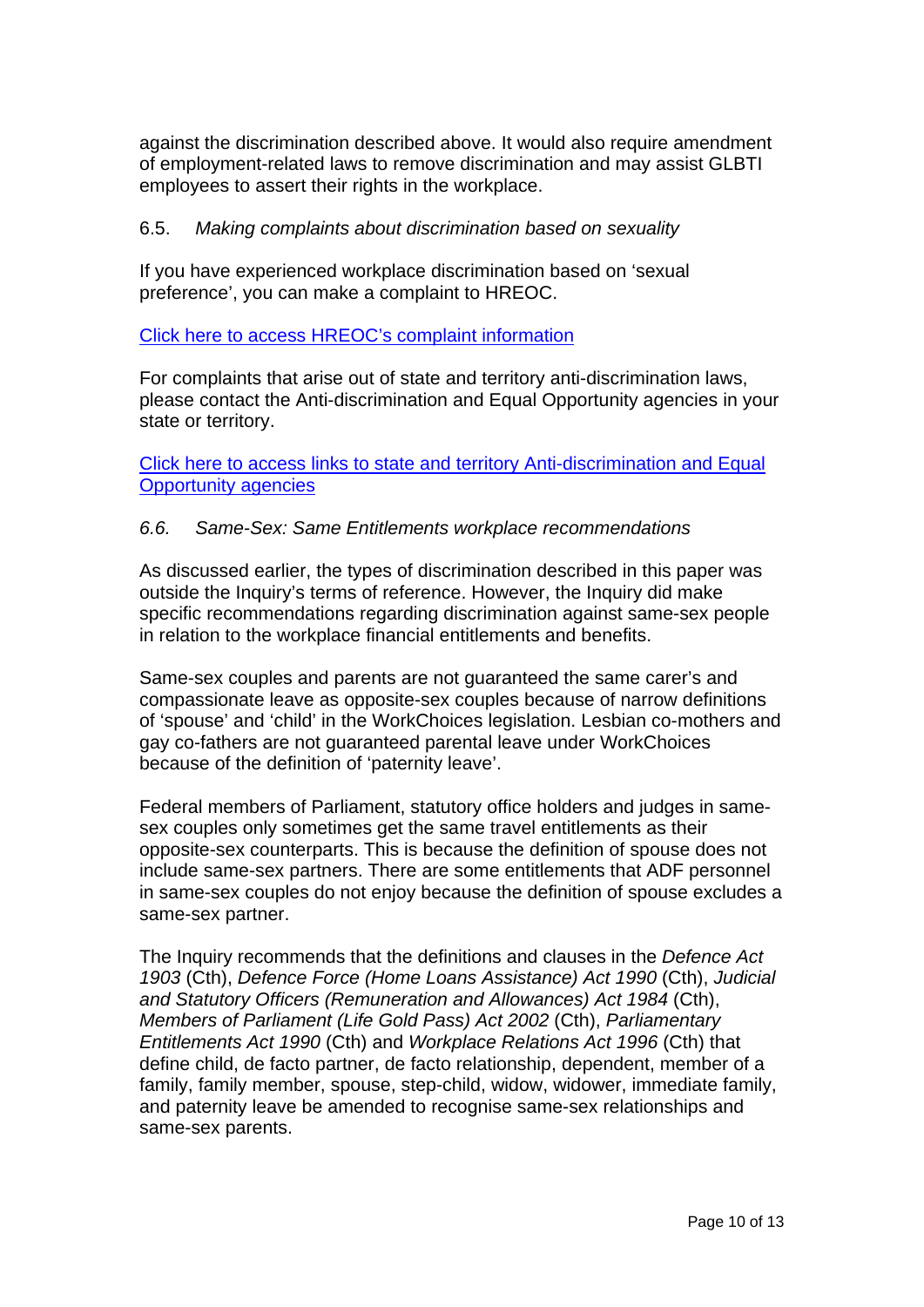The Inquiry also recommends the introduction of federal legislation to protect against discrimination in employment on the grounds of sexual orientation.

For more information please see section 6.7 of the Same-Sex: Same Entitlements Report

## *6.7. More information on GLBTI discrimination in the workplace*

- The Pink Ceiling is Too Low
- **The Yogyakarta Principles**

# **7. What stories have we heard about the difficulties experienced by gender diverse people?**

# *7.1. Lack of understanding about gender diversity*

HREOC has heard that a lack of understanding about gender identity may result in negative community attitudes towards gender diverse people and transphobia. The transgender community has spoken of the need for diverse gender identities to be recognised even though gender diverse people do not strictly adhere to gender norms or community attitudes.

#### What does 'transgender' mean?

The term 'transgender' is generally used to refer to someone who does not desire surgical intervention to 'change sex' and/or who believes that they fall 'between' genders. A person who is transgender does not usually identify fully, or strictly, as either male or female.

During the Inquiry, Sex and Gender Education Australia described a transgender person as 'a person who may be one sex but may live as a different gender. This term is also used as an umbrella term to denote sex and gender diverse people'.<sup>26</sup>

#### What does 'transsexual' mean?

A person who is transsexual is someone who has transitioned from one sex to another. 27 The process of physical transition for transsexual people usually includes hormone replacement therapy and may also include sexual or gender reassignment surgery. The process can take several years. Transsexuals can be MTF (male to female) or FTM (female to male). They may be heterosexual, gay, lesbian or bisexual following their transition.

#### What does 'intersex' mean?

A person who is intersex is someone who is 'born with sex chromosomes, external genitalia, or an internal reproductive system that is not exclusively either male or female'.<sup>28</sup> The person may identify as being 'neither male or

<sup>&</sup>lt;sup>26</sup> Sex and Gender Education Australia, Submission 17a.

<sup>27</sup> Sex and Gender Education Australia, Submission 17.<br><sup>28</sup> Australian Medical Association, Submission 314.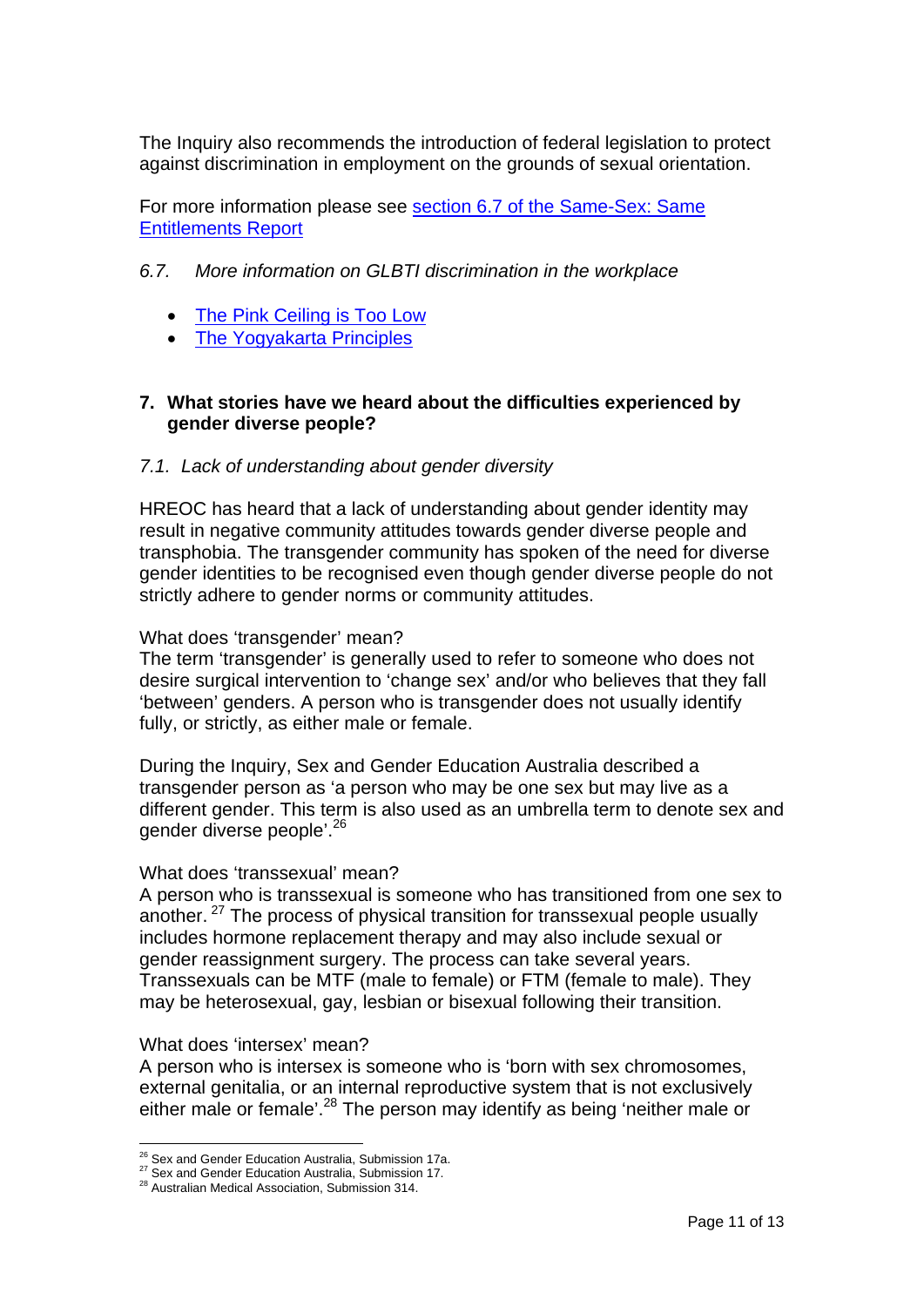female, or as both'.29 Some people who are intersex undergo surgery to make them either male or female.

## *7.2. Problem facing married people who are gender diverse*

HREOC has been told that most state and territory laws that facilitate legal recognition of a change in affirmed gender require that the individual be unmarried. Married people who wish to achieve legal recognition of their affirmed gender must divorce. This is because it is not possible for a married couple to have the same gender.

A number of individuals told the Inquiry about their difficulties in having both their relationship and their affirmed gender recognised. For example, the Inquiry heard the story of Grace, a lesbian post-operative transsexual woman who (as a man) married her female partner prior to her sex reassignment surgery. Her birth certificate now cannot be amended to reflect her 'affirmed gender' because she is married. Grace explained to the Inquiry:

It is grossly unfair to force people in my position to choose between having a marriage or their gender recognised by the law, where anyone else would simply be granted both. This is especially evident when the rights of children and recognition as a family and the attendant rights granted by the marriage act, are concerned. All of this complex situation disadvantages me, my legal partner and whatever family we may have with regard to workplace benefits that are presently available to the average heterosexual couple.<sup>30</sup>

# *7.3. Difficulties in obtaining passports for gender diverse people*

During the Inquiry, HREOC heard that people who are gender diverse have trouble obtaining appropriate travel documentation.

The ALSO Foundation explained that a person undergoing gender reassignment surgery overseas:

…may obtain a temporary passport in their new sex and once the surgery has been completed they will be eligible to apply for a full ten year passport in their new sex. However, transgender people that have not undergone reassignment surgery are not able to have their identified gender recorded on their passport. A new passport does not mean that the Federal Government recognises transsexual gender identity in any other capacity and this document cannot be used as proof of gender identity for other purposes such as marriage.31

The requirement that gender reassignment surgery be completed before a person can obtain a passport ignores the gender identity of many transgender people that are unable to have gender reassignment surgery for medical or financial reasons. It also ignores the situation of those that are comfortable presenting as their affirmed gender without undergoing surgery.

The Inquiry heard of the difficulty experienced by Jack, who does not consider himself to be male or female, although he presents as masculine:

<sup>&</sup>lt;sup>29</sup> Sex and Gender Education Australia, Submission 17.

<sup>30</sup> Sex and Gender Education Australia, Submission 17a.<br><sup>31</sup> ALSO Foundation, Submission 307d.